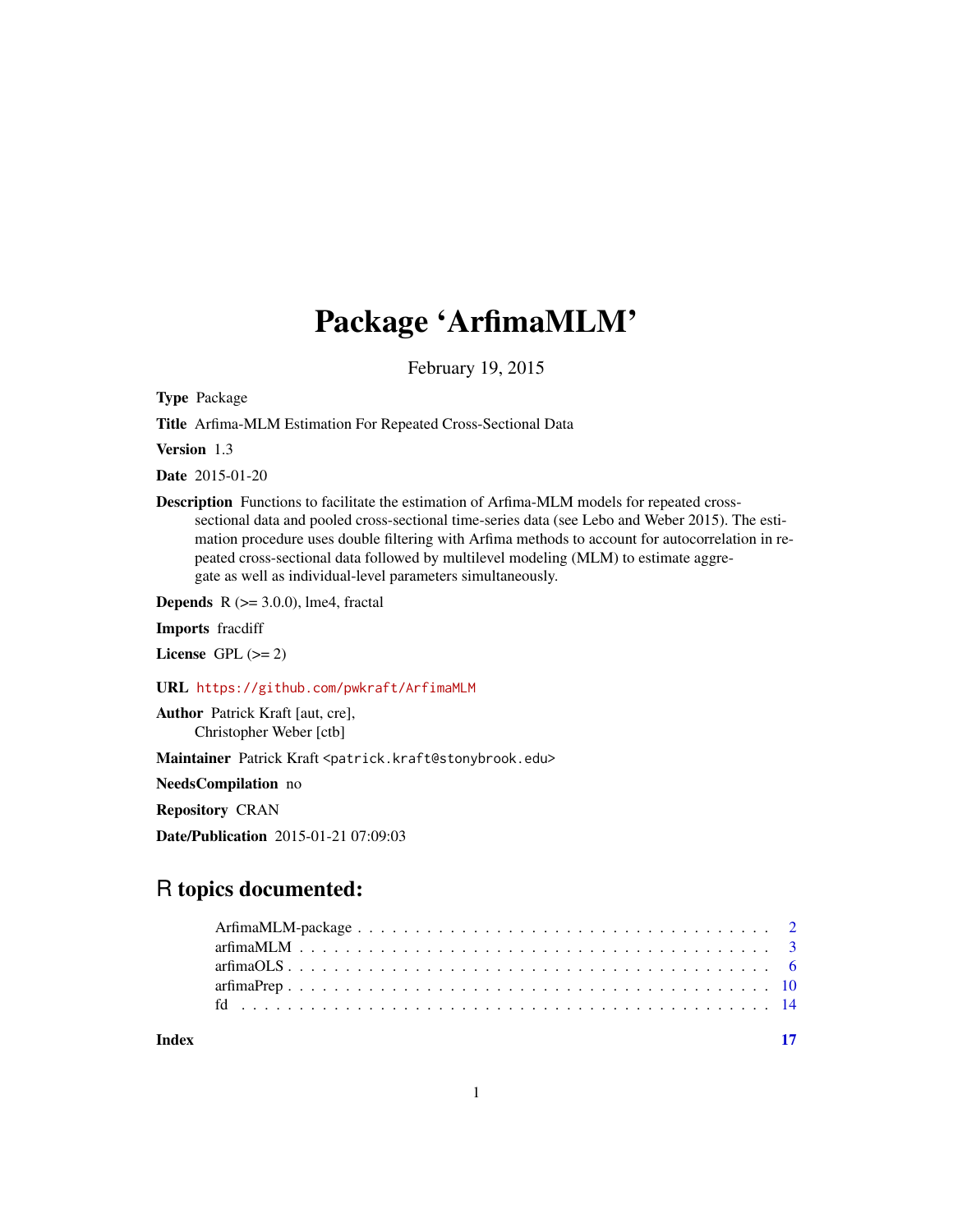<span id="page-1-0"></span>ArfimaMLM-package *Arfima-MLM Estimation For Repeated Cross-Sectional Data And Pooled Cross-Sectional Time-Series Data*

#### <span id="page-1-1"></span>**Description**

This package provides functions to facilitate the estimation of Arfima-MLM models for repeated cross-sectional data and pooled cross-sectional time-series data (see Lebo and Weber 2015). The estimation procedure uses double filtering with Arfima methods to account for autocorrelation in longer repeated cross-sectional data followed by multilevel modeling (MLM) to estimate both aggregate- and individual-level parameters simultaneously.

## Details

| Package: | ArfimaMLM  |
|----------|------------|
| Type:    | Package    |
| Version: | 1.3        |
| Date:    | 2015-01-20 |
| License: | GPL-2      |

The main function of the package is [arfimaMLM](#page-2-1), which implements Arfima and multilevel models on a repeated cross-sectional dataset as described by Lebo and Weber (forthcoming). Furthermore, the function [arfimaOLS](#page-5-1) uses the same initial procedures but estimates a simple linear model instead of the multilevel model. The package also includes [arfimaPrep](#page-9-1), which prepares a dataset for subsequent analyses according to the Arfima-MLM framework without estimating the final model itself. [fd](#page-13-1) is a wrapper function to estimate the fractional differencing parameter using [hurstSpec](#page-0-0) of the fractal-package as well as procedures provided by the [fracdiff](#page-0-0)-package (via ML, GPH, and Sperio) and to differentiate the series accordingly (mainly for internal use in arfimaMLM, arfimaOLS, and arfimaPrep).

#### Author(s)

Patrick Kraft, with contributions from Christopher Weber

Maintainer: Patrick Kraft <patrick.kraft@stonybrook.edu>

## References

Lebo, M. and Weber, C. 2015. "An Effective Approach to the Repeated Cross Sectional Design." American Journal of Political Science 59(1): 242-258.

## See Also

[lme4](#page-0-0), [fracdiff](#page-0-0), [hurstSpec](#page-0-0), [arfimaMLM](#page-2-1), [arfimaOLS](#page-5-1), [arfimaPrep](#page-9-1), [fd](#page-13-1)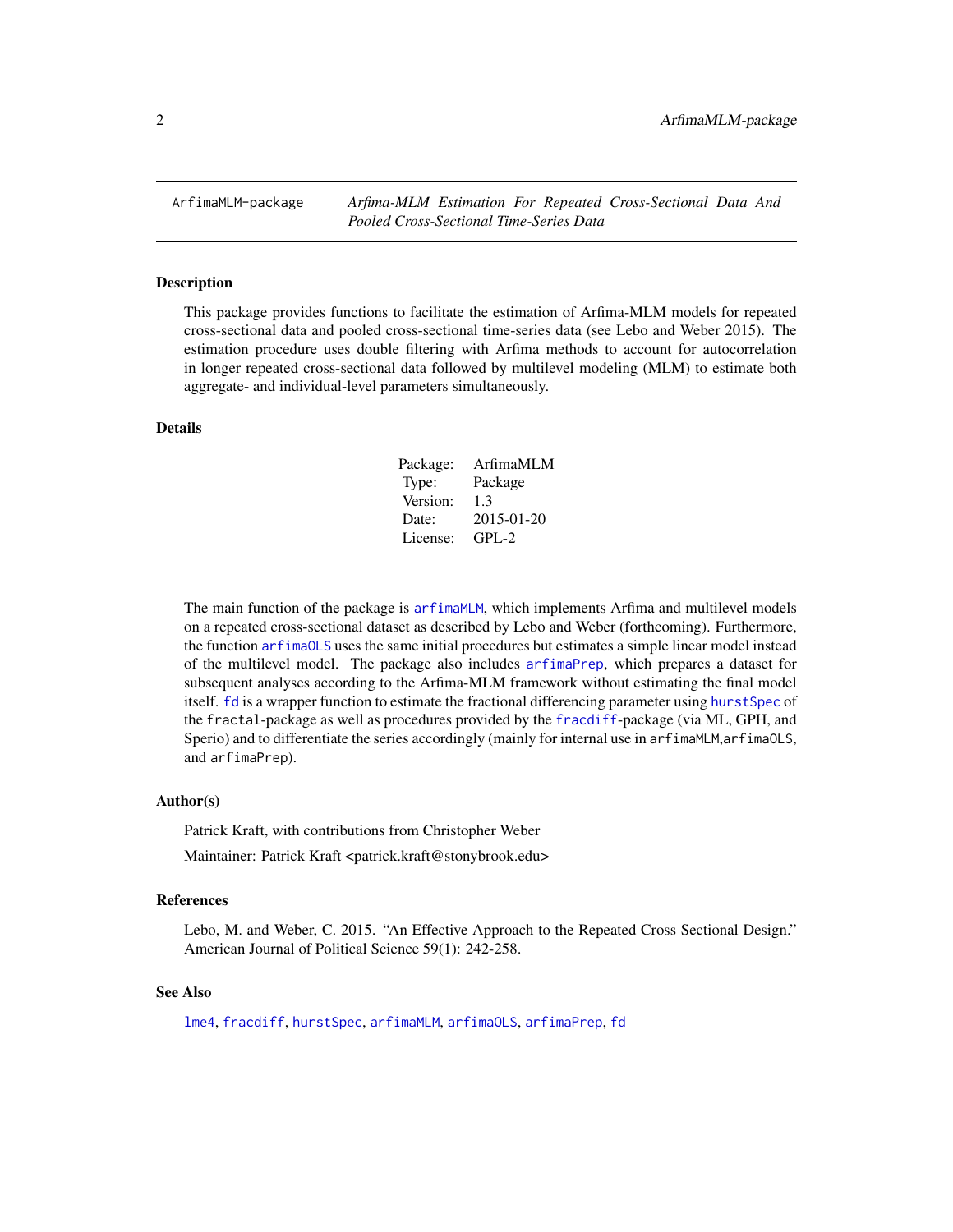<span id="page-2-1"></span><span id="page-2-0"></span>arfimaMLM *Arfima-MLM for repeated cross-sectional data and pooled crosssectional time-series data*

## Description

Estimates Arfima-MLM model for repeated cross-sectional data or pooled cross-sectional timeseries data. For the variables specified by the user, the function automatically implements the aggregation and fractional differencing of time/level variables as well as the necessary procedures to remove deterministic components from the dependent as well as the major independent variables.

## Usage

arfimaMLM(formula, data, timevar , d = "Hurst", arma = NULL , ecmformula = NULL, decm = "Hurst" , drop =  $5$ , report.data = TRUE, ...)

## Arguments

| formula | An object of the class "formula" that specifies the multilevel model to be esti-<br>mated (see lmer for details): a two-sided linear formula object describing both<br>the fixed-effects and fixed-effects part of the model, with the response on the left<br>of a $\sim$ operator and the terms, separated by $+$ operators, on the right. Random-<br>effects terms are distinguished by vertical bars ("I") separating expressions for<br>design matrices from grouping factors (i.e. the variable indicating the timepoints<br>of the repeated cross-sectional design as well as potentially further clustering<br>variables). See details below for further information about selecting variables<br>for automatic aggregation, fractional differencing, and the removal of determin-<br>istic components. |
|---------|-----------------------------------------------------------------------------------------------------------------------------------------------------------------------------------------------------------------------------------------------------------------------------------------------------------------------------------------------------------------------------------------------------------------------------------------------------------------------------------------------------------------------------------------------------------------------------------------------------------------------------------------------------------------------------------------------------------------------------------------------------------------------------------------------------------------|
| data    | Data frame containing the original variables named in formula.                                                                                                                                                                                                                                                                                                                                                                                                                                                                                                                                                                                                                                                                                                                                                  |
| timevar | Name of the variable indicating different timepoints in data.                                                                                                                                                                                                                                                                                                                                                                                                                                                                                                                                                                                                                                                                                                                                                   |
| d       | Call for a specific estimation method for the fractional differencing parame-<br>ter in the fractal-package (''Hurst'') or in the fracdiff-package (''ML'',<br>''GPH'', or ''Sperio''). Default estimation procedure is by estimating the<br>Hurst exponent. If the user wants to specify the methods for each variable<br>individually, d can be a list containing a call for every individual variable. Fur-<br>thermore, the list can contain numeric values for differencing parameters which<br>were estimated externally (e.g. 1 for simple differencing, also see example for<br>further details). A variable will not be differenced if d is specified as 0.                                                                                                                                            |
| arma    | List of variables for which AR and MA parameters are to be estimated (after<br>fractional differencing) as well as a vector containing the respective orders of the<br>model to fit. order [1] corresponds to the AR part and order [2] to the MA part,<br>similar to the model specification in arima (just excluding the d parameter here).<br>For variables specified in arma, the function will use the residuals of the ARMA<br>model for the subsequent model estimation in order to remove their deterministic                                                                                                                                                                                                                                                                                           |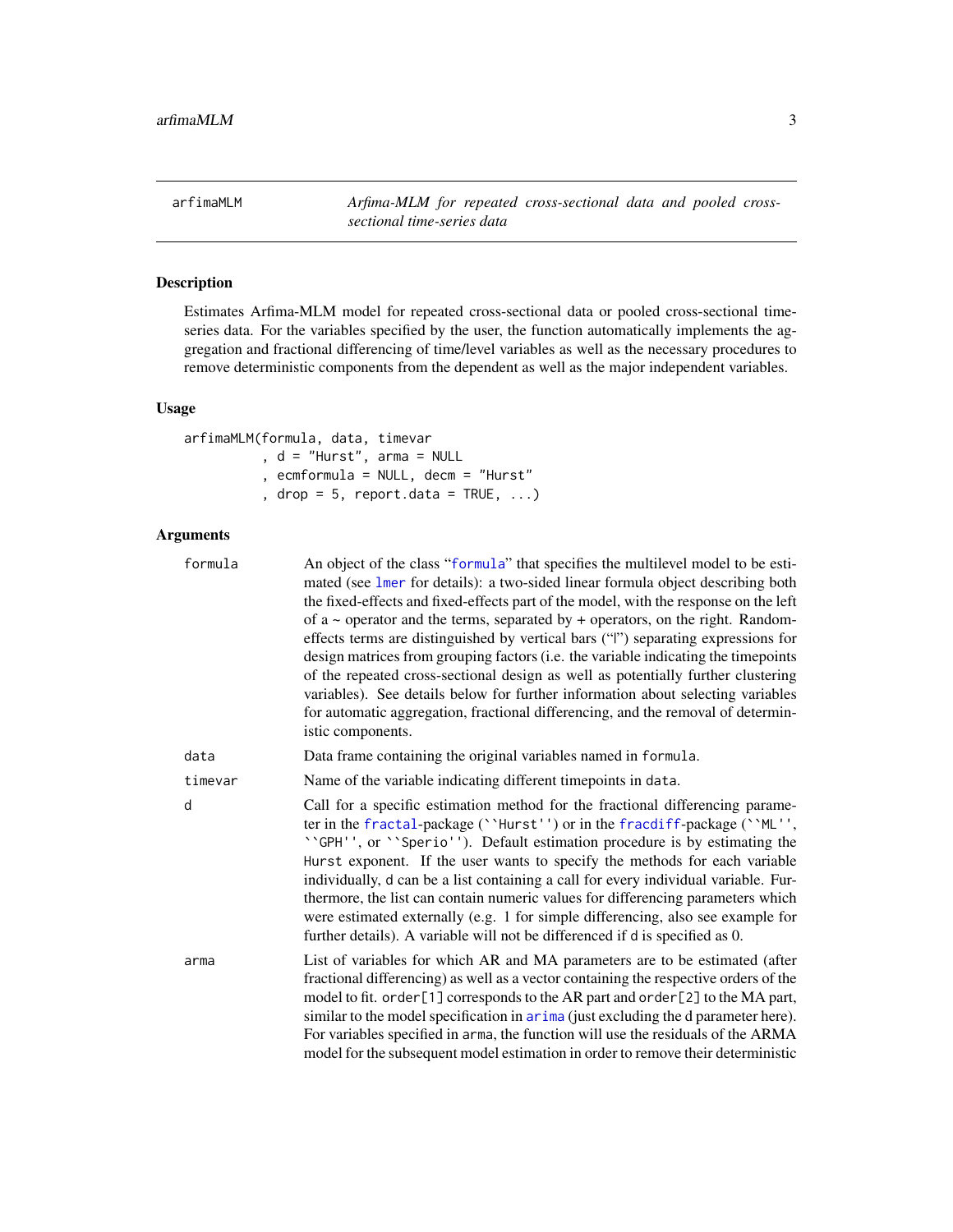|             | components. All variables included in the arma list have to included in either<br>varlist.fd, varlist.ydif, or varlist.xdif. It is also possible to keep some<br>of the AR/MA parameters fixed at zero (e.g. if the model is only supposed<br>to estimate $AR[1]$ and $AR[3]$ parameters, but not $AR[2]$ ). In order to specify<br>such a model, replace the vector containing the orders of the model with a list<br>containing two vectors indicating each individual AR or MA parameter to be<br>estimated. Please see the examples for clarification.   |
|-------------|--------------------------------------------------------------------------------------------------------------------------------------------------------------------------------------------------------------------------------------------------------------------------------------------------------------------------------------------------------------------------------------------------------------------------------------------------------------------------------------------------------------------------------------------------------------|
| ecmformula  | Specification of the cointegration regression to receive the residuals for the error<br>correction mechanism (ecm) included in formula: linear formula object with<br>the response on the left of $a \sim$ operator and the independent variables, separated<br>by + operators, on the right. Note that the variable names included here cannot<br>be the original variable names included in data, but rather has to be extended<br>by adding ". mean" to the original names, since the ecm is always based on the<br>level/time aggreegates (see example). |
| decm        | Call for estimation method for the fractional differencing parameter (see d for<br>details). Can be either "Hurst", "ML", "GPH", or "Sperio". Default is "Hurst".                                                                                                                                                                                                                                                                                                                                                                                            |
| drop        | Number of time points from the beginning of the series dropped from analysis.<br>Default is 5.                                                                                                                                                                                                                                                                                                                                                                                                                                                               |
| report.data | Logical. arfimam LM returns the transformed dataset used to estimate the final<br>model as part of the results. Default is TRUE.                                                                                                                                                                                                                                                                                                                                                                                                                             |
| .           | Further arguments passed to the estimation procedures used within the function<br>$(e.g. for lmer).$                                                                                                                                                                                                                                                                                                                                                                                                                                                         |
|             |                                                                                                                                                                                                                                                                                                                                                                                                                                                                                                                                                              |

#### Details

• The original variable names of data used in formula can be extended by adding three different suffixes: .fd, .xdif, and .ydif. These suffixes select variables for transformations according to the Arfima-MLM framework before estimating the actual model.

The suffix .fd allows the user to select variables which are supposed to be transformed to a fractionally differenced level-variable (by aggregating individuals over each time point prior to fractionally differencing the series), or variables which are already included as a level-variable in the original dataset and are just supposed to be fractionally differenced before the multilevel model is estimated.

If the suffix .xdif is added to an independent variable, the variable is simply filtered through the timepoint averages:

 $x.start[it] = x[it] - X[t]$ 

If the suffix yidif is added to the dependent variable (e.g.  $y(it)$ ), the function will remove the temporal deterministic component from the individual level variable, such that it only consists of within-timepoint, as well as non-temporally autocorrelated between-timepoint variation:

$$
y.start[i] = y[it] - (Y[t] - \Delta[df]Y[t])
$$

- If formula contains ecm as one of the independent variables, and ecmformula is correctly specified, the function will include the lag of the fractionally differenced residuals of the cointegration regression as an error correction mechanism in the multilevel model. The ECM does not have to be estimated prior to calling the function.
- In order to prevent errors in the estimation procedure, none of the original variable names in data should include ".ydif", ".xdif" or ".fd".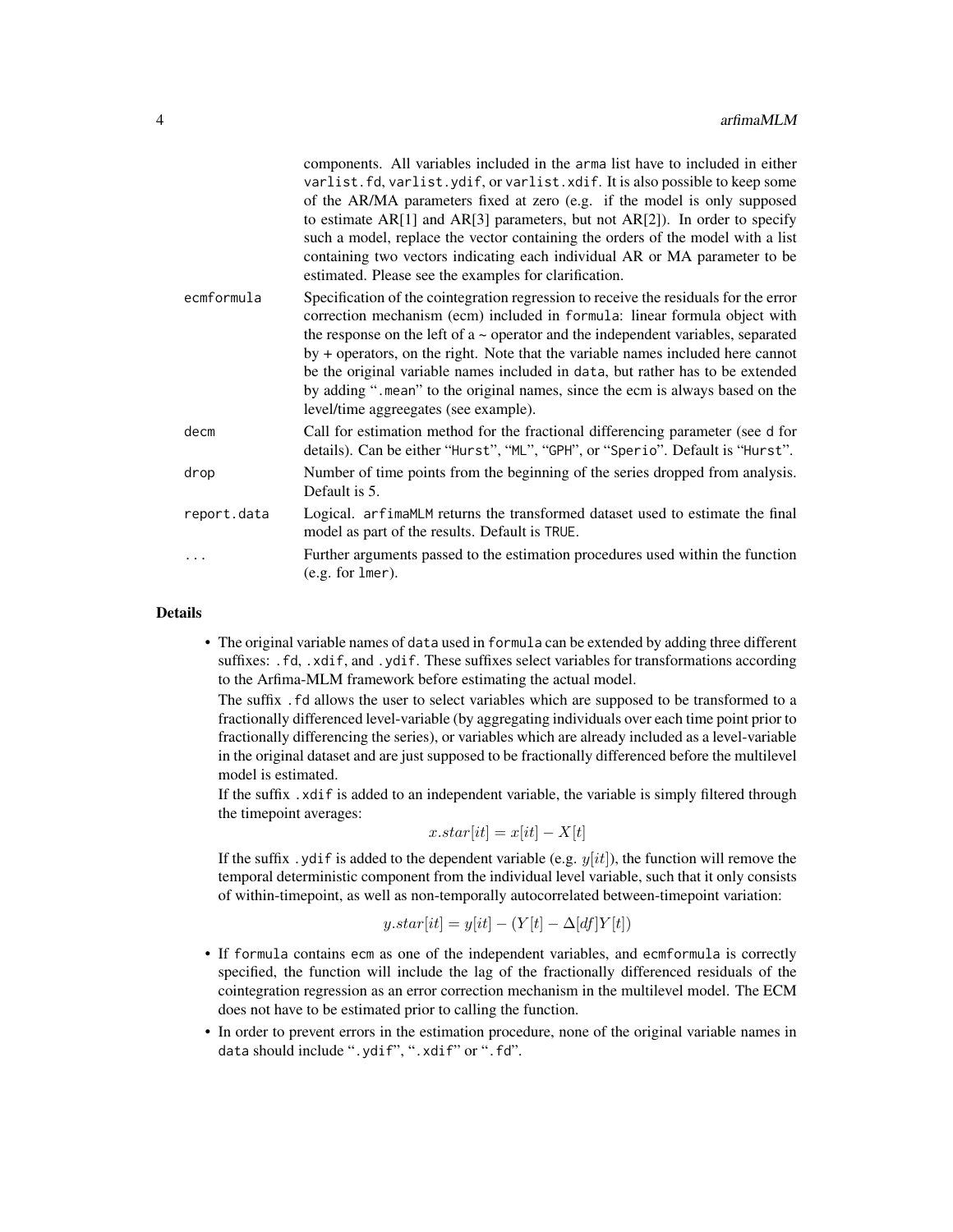#### <span id="page-4-0"></span>arfimaMLM 5

## Value

The function returns a list of the class 'arfimaMLM' with the following items:

| result      | Output of the multilevel model as specified in formula.                                                                                                                                                                                                                                              |
|-------------|------------------------------------------------------------------------------------------------------------------------------------------------------------------------------------------------------------------------------------------------------------------------------------------------------|
| d           | Matrix of fractional differencing parameters estimated for the level variables<br>(. fd and . ydif) as well as the estimation method for each variable. Returns the<br>specified value for d if it was specified in the initial call of the function.                                                |
| arma        | List of arima results for each variable specified in the model call. Contains<br>AR/MA estimates as well as the model residuals.                                                                                                                                                                     |
| ecm         | Output of the cointegration regression (returned if ecmformula is specified).<br>The lagged residuals of the cointegration regression are included in the multi-<br>level model if ecm is included in formula.                                                                                       |
| data.mean   | Data frame of variable means declared in formula as .fd, .xdif or .ydif (as<br>well as .mean in ecmformula) for each time point specified by the level variable<br>in timevar.                                                                                                                       |
| data.fd     | Data frame of fractionally differenced level variables for each time point spec-<br>ified in timevar, which were declared as .fd or .ydif in formula. If arma<br>was additionally specified for a variable, it contains the residuals of the ARMA<br>model fitted after (fractionally) differencing. |
| data.merged | Merged data frame used to estimate the multilevel model consisting of the orig-<br>inal data, data.mean, data.fd, as well as the variables specified as .xdif and<br>ydif in formula.                                                                                                                |

## Author(s)

Patrick Kraft

## References

Lebo, M. and Weber, C. 2015. "An Effective Approach to the Repeated Cross Sectional Design." American Journal of Political Science 59(1): 242-258.

#### See Also

[lme4](#page-0-0), [fracdiff](#page-0-0), [hurstSpec](#page-0-0), [arfimaPrep](#page-9-1), [fd](#page-13-1), and [ArfimaMLM](#page-1-1) for a package overview.

## Examples

```
require(fractal)
require(fracdiff)
require(lme4)
```
### set basic parameters for simulation  $t = 100$  # number of time points n = 500 # number of observations within time point  $N = t*n$  # total number of observations

### generate fractional ARIMA Time Series for y\_t, x1\_t, z1\_t, z2\_t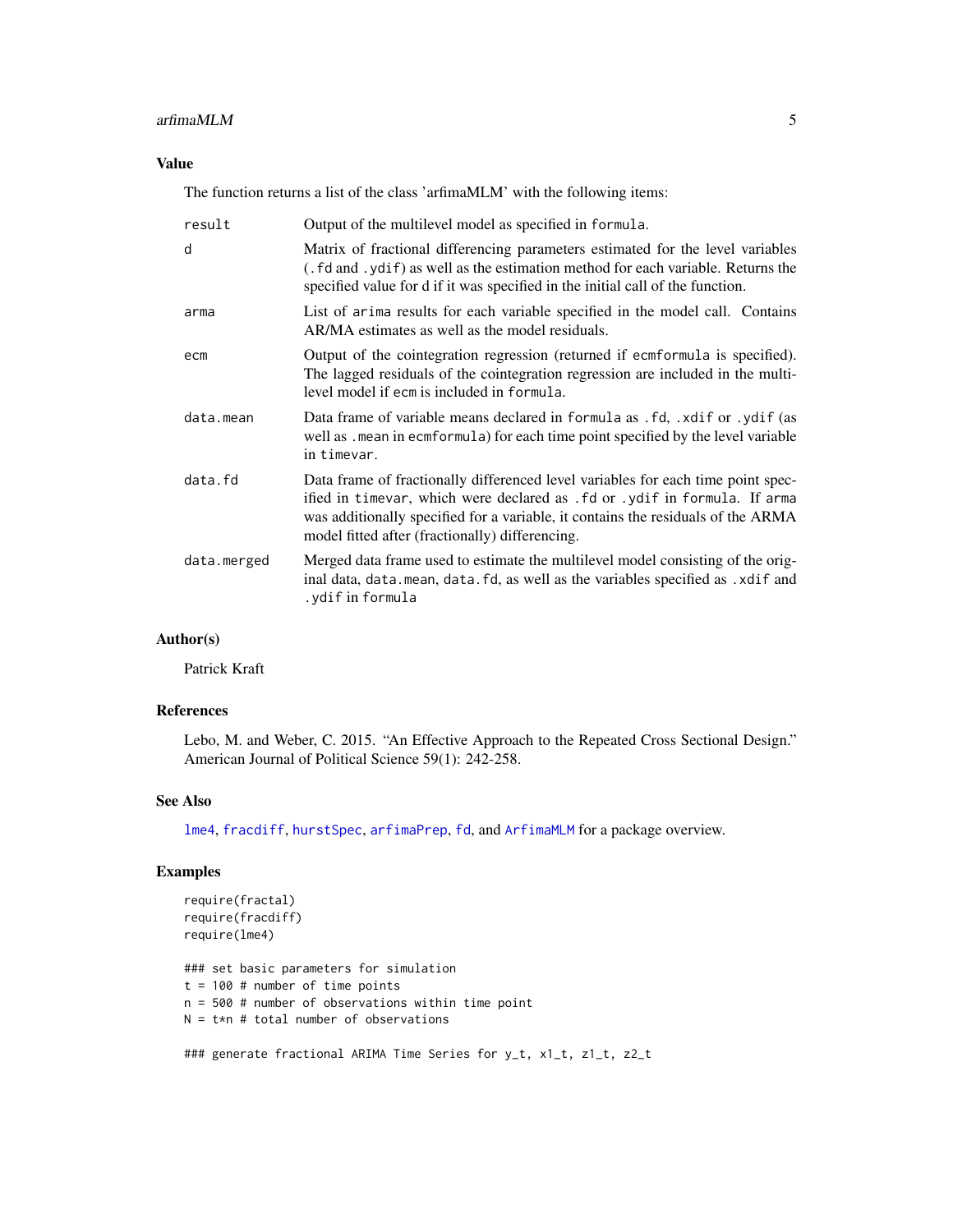```
set.seed(123)
y_t <- fracdiff.sim(t, d=0.4, mu=10)$series
x1_t <- fracdiff.sim(t, d=0.3, mu=5)$series
z1_t <- fracdiff.sim(t, d=0.1, mu=2)$series
z2_t <- fracdiff.sim(t, d=0.25, mu=3)$series
### simulate data
data <- NULL; data$time <- rep(seq(1:t),each=n)
data <- data.frame(data)
data$x1 <- rnorm(N,rep(x1_t,each=n),2)
data$x2 <- rnorm(N,0,40)
data$z1 <- rnorm(N,rep(z1_t,each=n),3)
data$z2 <- rep(z2_t,each=n)
b1 < -0.2 + rep(rnorm(t, 0, 0.1), each=n)data$y <- (b1*data$x1-0.05*data$x2+0.3*rep(z1_t,each=n)
            +0*data$z2+rnorm(N,rep(y_t,each=n),1))
### estimate models
# basic example
m1 \le - \text{arfinamLM}(y.ydif \sim x1.xdif + x2 + z1.fd + z2.fd + (1 \mid time)), data = data, timevar = "time")
# model including error correction mechanism
# change estimation method for differencing parameter for all variables
m2 \le - arfimaMLM(y.ydif \sim x1.xdiff + x2 + z1.fd + z2.fd + ecm + (1 \mid time), data = data, timevar = "time", d="ML"
                 , ecmformula = y.mean \sim x1.mean
                 , decm="Sperio")
# vary estimation method for differencing parameter between variables
# specify AR/MA models
m3 <- arfimaMLM(y.ydif ~ x1.xdif + x2 + z1.fd + z2.fd + (1+x1.xdif|time)
                , data = data, timevar = "time"
                 , d=list(y="ML", z1="Sperio", z2=0.25)
                , arma=list(y=c(1,0),z2=c(0,1)))
# specify AR/MA models while holding AR[2] fixed for y
m4 \le arfimaMLM(y.ydif \sim x1.xdif + x2 + z1.fd + z2.fd + (1+x1.xdif|time)
                 , data = data, timevar = "time"
                 , arma=list(y=list(c(1,3),0),z2=c(0,1)))
m1
summary(m2)
summary(m3$result)
m4$arma
```
<span id="page-5-1"></span>arfimaOLS *Arfima-OLS for repeated cross-sectional data and/or pooled crosssectional time-series data*

<span id="page-5-0"></span>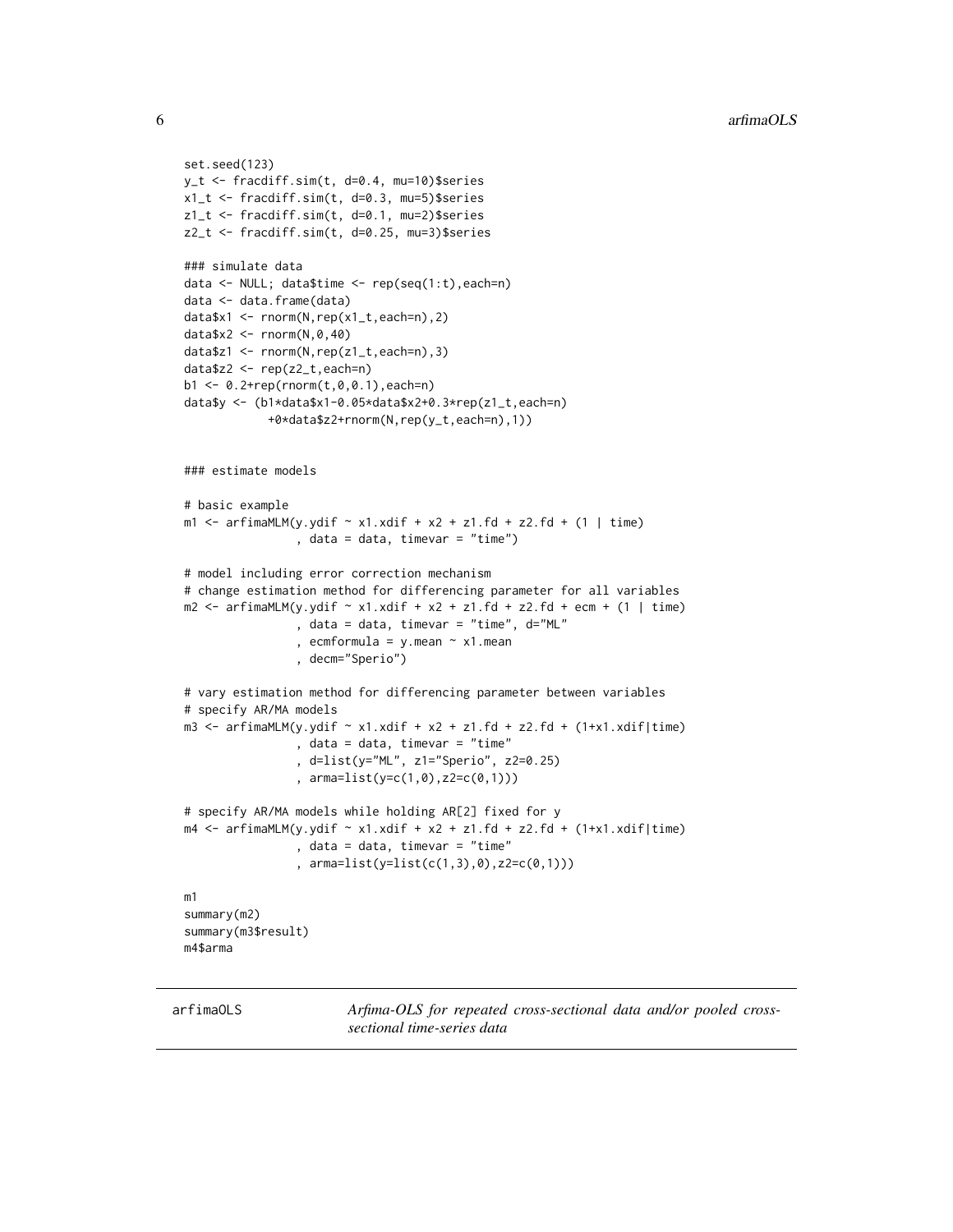#### <span id="page-6-0"></span>arfimaOLS 7

## Description

Estimates Arfima-OLS model for repeated cross-sectional data or pooled cross-sectional time-series data. For the variables specified by the user, the function automatically implements the aggregation and fractional differencing of time/level variables as well as the necessary procedures to remove deterministic components from the dependent as well as the major independent variables.

## Usage

```
arfimaOLS(formula, data, timevar
         , d = "Hurst", arma = NULL
         , ecmformula = NULL, decm = "Hurst"
          , drop = 5, report.data = TRUE, ...)
```
## Arguments

| formula    | An object of the class "formula" that specifies the linear model to be estimated<br>(see $\text{lm}$ for details), typically with the response on the left of a $\sim$ operator and<br>the terms, separated by + operators, on the right. See details below for further<br>information about selecting variables for automatic aggregation, fractional dif-<br>ferencing, and the removal of deterministic components.                                                                                                                                                                                                                                                                                                                                                                                                                                                                                                                                                                                                                                                              |
|------------|-------------------------------------------------------------------------------------------------------------------------------------------------------------------------------------------------------------------------------------------------------------------------------------------------------------------------------------------------------------------------------------------------------------------------------------------------------------------------------------------------------------------------------------------------------------------------------------------------------------------------------------------------------------------------------------------------------------------------------------------------------------------------------------------------------------------------------------------------------------------------------------------------------------------------------------------------------------------------------------------------------------------------------------------------------------------------------------|
| data       | Data frame containing the original variables named in formula.                                                                                                                                                                                                                                                                                                                                                                                                                                                                                                                                                                                                                                                                                                                                                                                                                                                                                                                                                                                                                      |
| timevar    | Name of the variable indicating different timepoints in data.                                                                                                                                                                                                                                                                                                                                                                                                                                                                                                                                                                                                                                                                                                                                                                                                                                                                                                                                                                                                                       |
| d          | Call for a specific estimation method for the fractional differencing parame-<br>ter in the fractal-package (''Hurst'') or in the fracdiff-package (''ML'',<br>''GPH'', or ''Sperio''). Default estimation procedure is by estimating the<br>Hurst exponent. If the user wants to specify the methods for each variable<br>individually, d can be a list containing a call for every individual variable. Fur-<br>thermore, the list can contain numeric values for differencing parameters which<br>were estimated externally (e.g. 1 for simple differencing, also see example for<br>further details). A variable will not be differenced if d is specified as 0.                                                                                                                                                                                                                                                                                                                                                                                                                |
| arma       | List of variables for which AR and MA parameters are to be estimated (after<br>fractional differencing) as well as a vector containing the respective orders of the<br>model to fit. order [1] corresponds to the AR part and order [2] to the MA part,<br>similar to the model specification in arima (just excluding the d parameter here).<br>For variables specified in arma, the function will use the residuals of the ARMA<br>model for the subsequent model estimation in order to remove their deterministic<br>components. All variables included in the arma list have to included in either<br>varlist.fd, varlist.ydif, or varlist.xdif. It is also possible to keep some<br>of the AR/MA parameters fixed at zero (e.g. if the model is only supposed<br>to estimate $AR[1]$ and $AR[3]$ parameters, but not $AR[2]$ ). In order to specify<br>such a model, replace the vector containing the orders of the model with a list<br>containing two vectors indicating each individual AR or MA parameter to be<br>estimated. Please see the examples for clarification. |
| ecmformula | Specification of the cointegration regression to receive the residuals for the error<br>correction mechanism (ecm) included in formula: linear formula object with<br>the response on the left of $a \sim$ operator and the independent variables, separated<br>by + operators, on the right. Note that the variable names included here cannot                                                                                                                                                                                                                                                                                                                                                                                                                                                                                                                                                                                                                                                                                                                                     |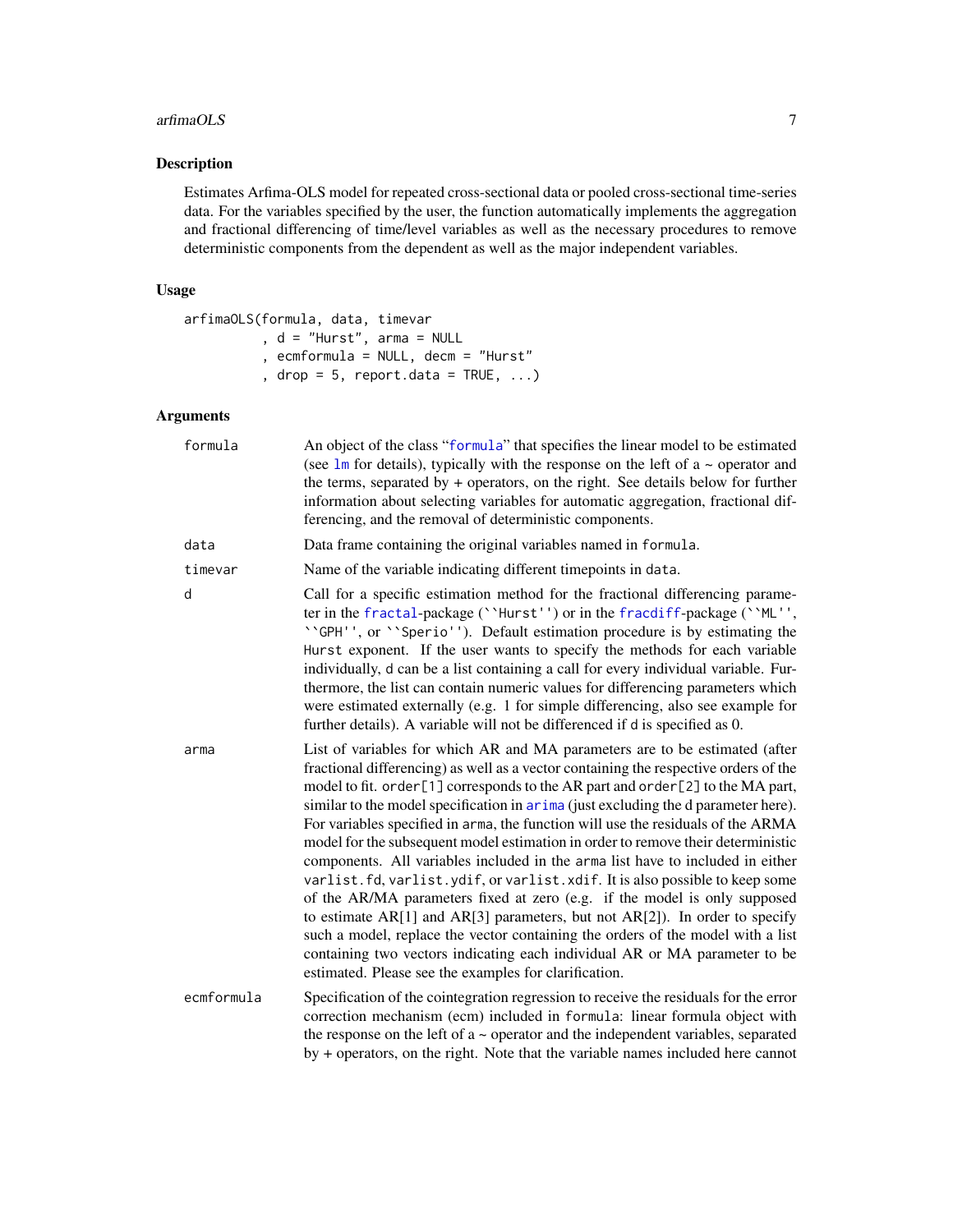|             | be the original variable names included in data, but rather has to be extended<br>by adding " mean" to the original names, since the ecm is always based on the<br>level/time aggreegates (see example). |
|-------------|----------------------------------------------------------------------------------------------------------------------------------------------------------------------------------------------------------|
| decm        | Call for estimation method for the fractional differencing parameter (see d for<br>details). Can be either ``Hurst'' ``ML'', ``GPH'', or ``Sperio''. Default is<br>``Hurst''.                            |
| drop        | Number of time points from the beginning of the series dropped from analysis.<br>Default is 5.                                                                                                           |
| report.data | Logical. arfima0LS returns the transformed dataset used to estimate the final<br>model as part of the results. Default is TRUE.                                                                          |
| .           | Further arguments passed to the estimation procedures used within the function<br>$(e.g. for 1m)$ .                                                                                                      |
|             |                                                                                                                                                                                                          |

#### **Details**

• The original variable names of data used in formula can be extended by adding three different suffixes: .fd, .xdif, and .ydif. These suffixes select variables for transformations according to the Arfima-OLS framework before estimating the actual model.

The suffix .fd allows the user to select variables which are supposed to be transformed to a fractionally differenced level-variable (by aggregating individuals over each time point prior to fractionally differencing the series), or variables which are already included as a level-variable in the original dataset and are just supposed to be fractionally differenced before the multilevel model is estimated.

If the suffix .xdif is added to an independent variable, the variable is simply filtered through the timepoint averages:

 $x.start[it] = x[it] - X[t]$ 

If the suffix yidif is added to the dependent variable (e.g.  $y(it)$ ), the function will remove the temporal deterministic component from the individual level variable, such that it only consists of within-timepoint, as well as non-temporally autocorrelated between-timepoint variation:

$$
y.start[it] = y[it] - (Y[t] - \Delta[df]Y[t])
$$

- If formula contains ecm as one of the independent variables, and ecmformula is correctly specified, the function will include the lag of the fractionally differenced residuals of the cointegration regression as an error correction mechanism in the multilevel model. The ECM does not have to be estimated prior to calling the function.
- In order to prevent errors in the estimation procedure, none of the original variable names in data should include ".ydif", ".xdif" or ".fd".

#### Value

The function returns a list of the class 'arfimaOLS' with the following items:

result **Output of the linear model as specified in formula.** 

d Matrix of fractional differencing parameters estimated for the level variables (.fd and .ydif) as well as the estimation method for each variable. Returns the specified value for d if it was specified in the initial call of the function.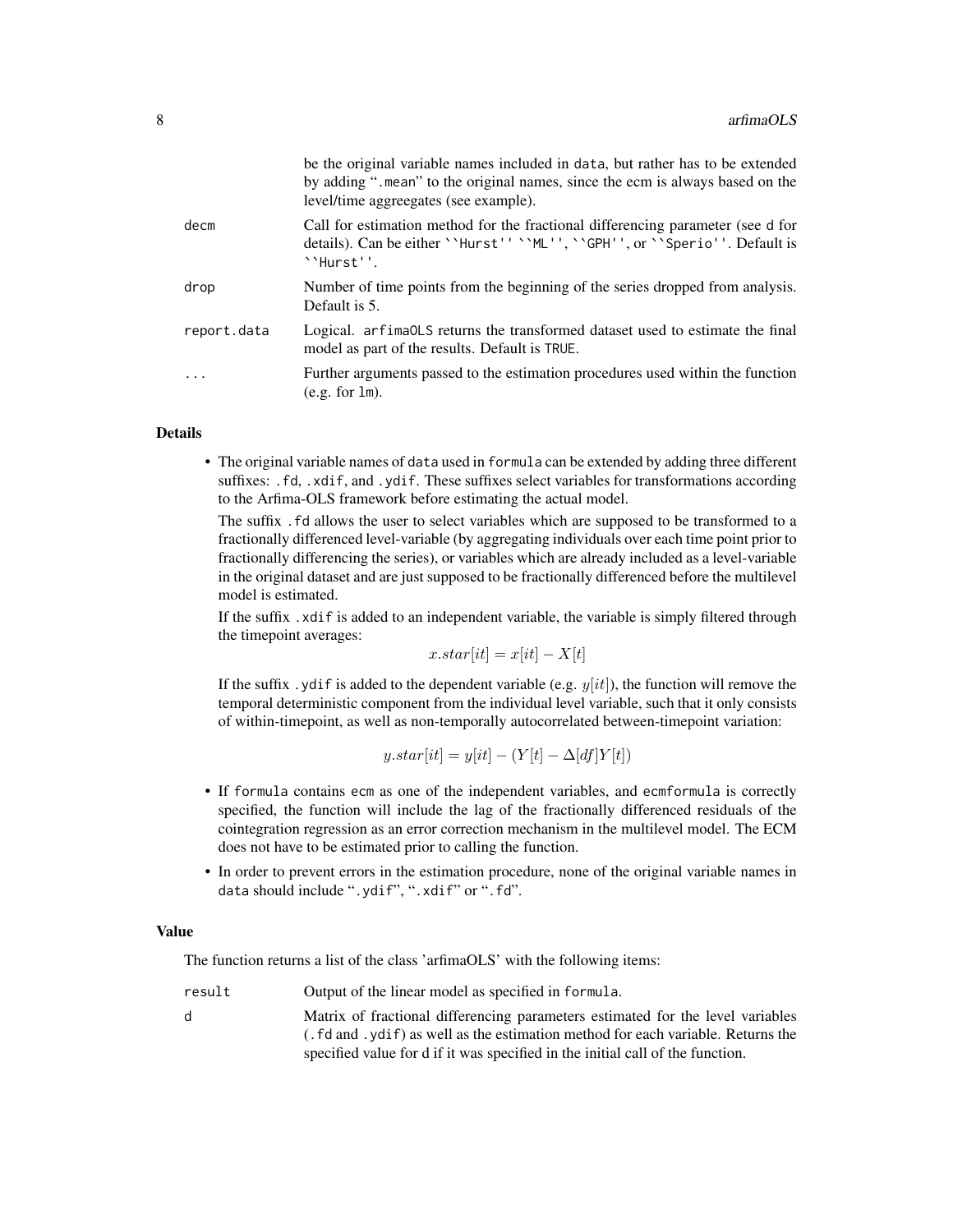<span id="page-8-0"></span>

| arma        | List of arima results for each variable specified in the model call. Contains<br>AR/MA estimates as well as the model residuals.                                                                                                                                                                     |
|-------------|------------------------------------------------------------------------------------------------------------------------------------------------------------------------------------------------------------------------------------------------------------------------------------------------------|
| ecm         | Output of the cointegration regression (returned if ecmformula is specified).<br>The lagged residuals of the cointegration regression are included in the multi-<br>level model if ecm is included in formula.                                                                                       |
| data.mean   | Data frame of variable means declared in formula as .fd, .xdif or .ydif (as<br>well as . mean in ecmformula) for each time point specified by the level variable<br>in timevar.                                                                                                                      |
| data.fd     | Data frame of fractionally differenced level variables for each time point spec-<br>ified in timevar, which were declared as .fd or .ydif in formula. If arma<br>was additionally specified for a variable, it contains the residuals of the ARMA<br>model fitted after (fractionally) differencing. |
| data.merged | Merged data frame used to estimate the OLS model consisting of the original<br>data, data mean, data fd, as well as the variables specified as . xdif and . ydif<br>in formula                                                                                                                       |

## Author(s)

Patrick Kraft

## References

Lebo, M. and Weber, C. 2015. "An Effective Approach to the Repeated Cross Sectional Design." American Journal of Political Science 59(1): 242-258.

#### See Also

[lm](#page-0-0), [fracdiff](#page-0-0), [hurstSpec](#page-0-0), [arfimaPrep](#page-9-1), [fd](#page-13-1), and [ArfimaMLM](#page-1-1) for a package overview.

## Examples

```
require(fractal)
require(fracdiff)
### set basic parameters for simulation
t = 100 # number of time points
n = 500 # number of observations within time point
N = t*n # total number of observations
### generate fractional ARIMA Time Series for y_t, x1_t, z1_t, z2_t
set.seed(123)
y_t <- fracdiff.sim(t, d=0.4, mu=10)$series
x1_t <- fracdiff.sim(t, d=0.3, mu=5)$series
z1_t <- fracdiff.sim(t, d=0.1, mu=2)$series
z2_t <- fracdiff.sim(t, d=0.25, mu=3)$series
### simulate data
data <- NULL; data$time <- rep(seq(1:t),each=n)
data <- data.frame(data)
data$x1 <- rnorm(N,rep(x1_t,each=n),2)
```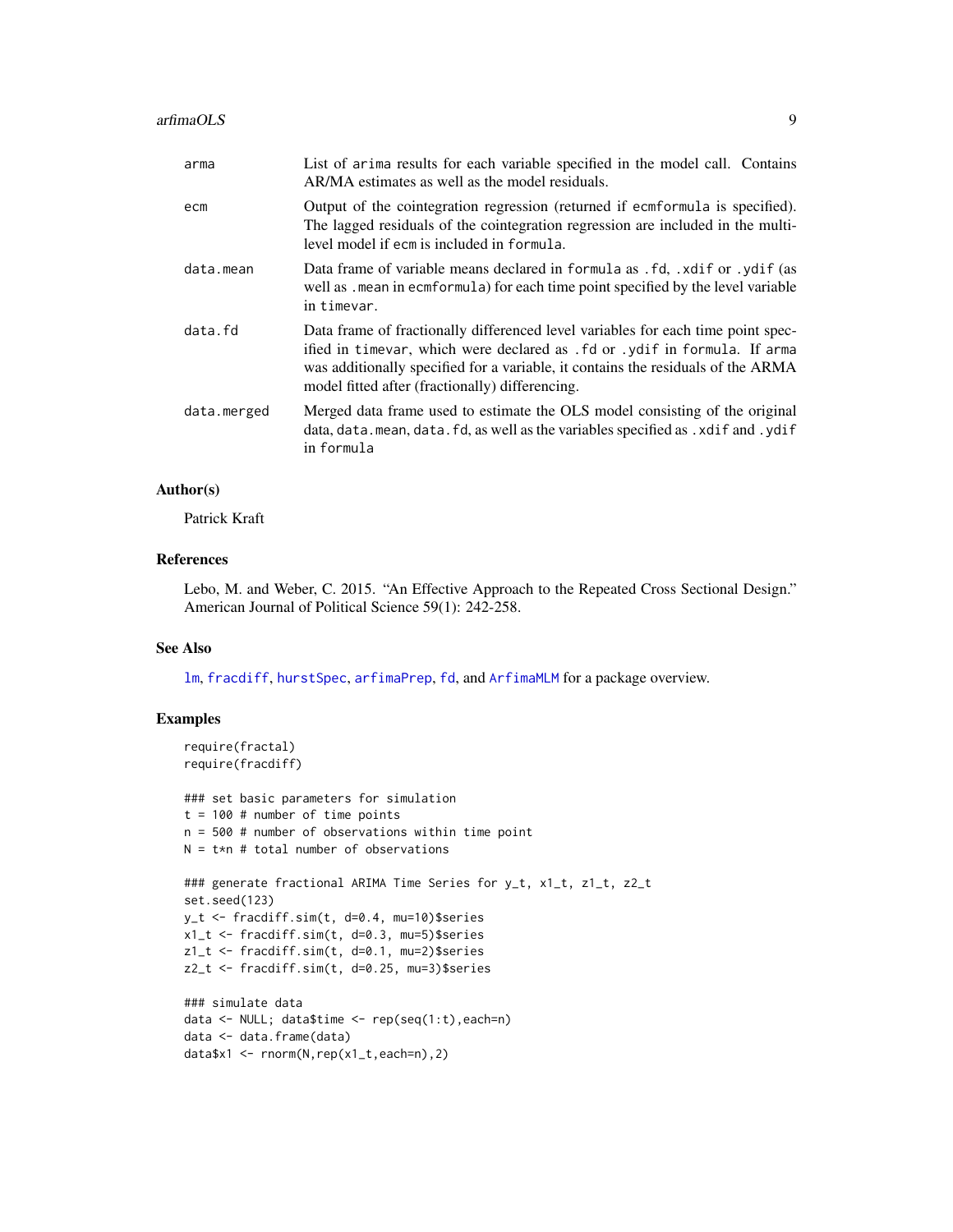```
data$x2 <- rnorm(N,0,40)
data$z1 <- rnorm(N,rep(z1_t,each=n),3)
data$z2 <- rep(z2_t,each=n)
b1 \leq -0.2 + rep(rnorm(t, 0, 0.1), each=n)data$y <- (b1*data$x1-0.05*data$x2+0.3*rep(z1_t,each=n)
            +0*data$z2+rnorm(N,rep(y_t,each=n),1))
### estimate models
# basic example
m1 <- arfimaOLS(y.ydif \sim x1.xdif + x2 + z1.fd + z2.fd
                 , data = data, timevar = "time")
# model including error correction mechanism
# change estimation method for differencing parameter for all variables
m2 \le -\arfinaOLS(y.ydif \sim x1.xdif + x2 + z1.fd + z2.fd + ecm, data = data, timevar = "time", d="ML"
                , ecmformula = y.mean \sim x1.mean
                , decm="Sperio")
# vary estimation method for differencing parameter between variables
# specify AR/MA models
m3 <- arfimaOLS(y.ydif \sim x1.xdif + x2 + z1.fd + z2.fd
                 , data = data, timevar = "time"
                 , d=list(y="ML", z1="Sperio", z2=0.25)
                , arma=list(y=c(1,0),z2=c(0,1)))
# specify AR/MA models while holding AR[2] fixed for y
m4 \le arfimaOLS(y.ydif \sim x1.xdif + x2 + z1.fd + z2.fd
                , data = data, timevar = "time"
                 , arma=list(y=list(c(1,3),0),z2=c(0,1)))
m1
summary(m2)
summary(m3$result)
m4$arma
```
<span id="page-9-1"></span>arfimaPrep *Preparing a dataset for subsequent analysis accoring to the Arfima-MLM/Arfima-OLS framework*

#### Description

This function prepares a repeated cross-sectional dataset or pooled cross-sectional time-series data for subsequent analyses according to the Arfima-MLM/Arfima-OLS framework. This function is mainly used internally as part of [arfimaMLM](#page-2-1) and [arfimaOLS](#page-5-1), but can also be used independently if the user prefers to separate the data preparation from the subsequent estimation of the multilevel (or simple linear) model. The function performs the aggregation and fractional differencing of time/level variables as well as the necessary procedures to remove deterministic components from the dependent as well as the major independent variables.

<span id="page-9-0"></span>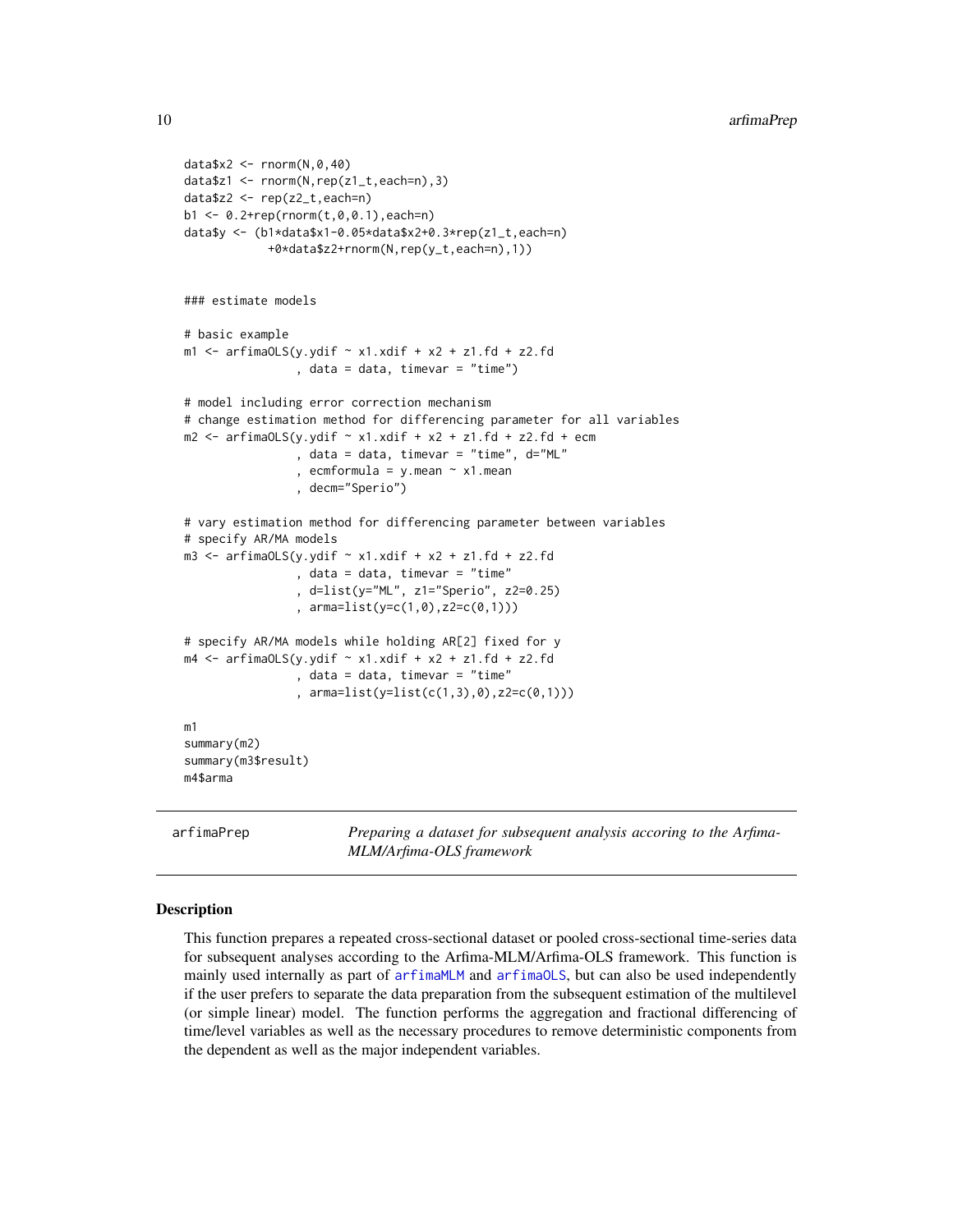## <span id="page-10-0"></span>arfimaPrep 11

## Usage

```
arfimaPrep(data, timevar
          , varlist.mean, varlist.fd
           , varlist.xdif, varlist.ydif
           , d = "Hurst", arma = NULL
           , ecmformula = NULL, decm = "Hurst"
           , drop = 5, ...)
```
## Arguments

| data         | Data frame to be transformed by the function.                                                                                                                                                                                                                                                                                                                                                                                                                                                                                                                                                                                                                                                                                                                                                                                                                                                                                                                                                                                                                                |
|--------------|------------------------------------------------------------------------------------------------------------------------------------------------------------------------------------------------------------------------------------------------------------------------------------------------------------------------------------------------------------------------------------------------------------------------------------------------------------------------------------------------------------------------------------------------------------------------------------------------------------------------------------------------------------------------------------------------------------------------------------------------------------------------------------------------------------------------------------------------------------------------------------------------------------------------------------------------------------------------------------------------------------------------------------------------------------------------------|
| timevar      | Name of the variable indicating different timepoints in data.                                                                                                                                                                                                                                                                                                                                                                                                                                                                                                                                                                                                                                                                                                                                                                                                                                                                                                                                                                                                                |
| varlist.mean | Character vector of variable names in data that are averaged/aggregated over<br>each timepoint specified by timevar. The variable list must include all variables<br>listed in varlist.fd, varlist.xdif, varlist.ydif                                                                                                                                                                                                                                                                                                                                                                                                                                                                                                                                                                                                                                                                                                                                                                                                                                                        |
| varlist.fd   | Character vector of variable names in data that are fractionally differenced (af-<br>ter aggregating over each timepoint specified by timevar). The variable list<br>must include all variables listed in varlist.ydif See details for further infor-<br>mation.                                                                                                                                                                                                                                                                                                                                                                                                                                                                                                                                                                                                                                                                                                                                                                                                             |
| varlist.xdif | Character vector of variable names in data for which the within-timepoint devi-<br>ation from the respective mean value is calculated (for each timepoint specified<br>by timevar). See details for further information.                                                                                                                                                                                                                                                                                                                                                                                                                                                                                                                                                                                                                                                                                                                                                                                                                                                     |
| varlist.ydif | Character vector of variable names in data for which the temporal deterministic<br>component is removed by substracting the difference of the within-timepoint<br>average and its stationary series free of autocorrelation (with each timepoint<br>specified by timevar). See details for further information.                                                                                                                                                                                                                                                                                                                                                                                                                                                                                                                                                                                                                                                                                                                                                              |
| d            | Call for a specific estimation method for the fractional differencing parame-<br>ter in the fractal-package (''Hurst'') or in the fracdiff-package (''ML'',<br>''GPH'', or ''Sperio''). Default estimation procedure is by estimating the<br>Hurst exponent. If the user wants to specify the methods for each variable<br>individually, d can be a list containing a call for every individual variable. Fur-<br>thermore, the list can contain numeric values for differencing parameters which<br>were estimated externally (e.g. 1 for simple differencing, also see example for<br>further details). A variable will not be differenced if d is specified as 0.                                                                                                                                                                                                                                                                                                                                                                                                         |
| arma         | List of variables for which AR and MA parameters are to be estimated (after<br>fractional differencing) as well as a vector containing the respective orders of the<br>model to fit. order [1] corresponds to the AR part and order [2] to the MA part,<br>similar to the model specification in arima (just excluding the d parameter here).<br>For variables specified in arma, the function will use the residuals of the ARMA<br>model for the subsequent model estimation in order to remove their deterministic<br>components. All variables included in the arma list have to included in either<br>varlist.fd, varlist.ydif, or varlist.xdif. It is also possible to keep some<br>of the AR/MA parameters fixed at zero (e.g. if the model is only supposed<br>to estimate AR[1] and AR[3] parameters, but not AR[2]). In order to specify<br>such a model, replace the vector containing the orders of the model with a list<br>containing two vectors indicating each individual AR or MA parameter to be<br>estimated. Please see the examples for clarification. |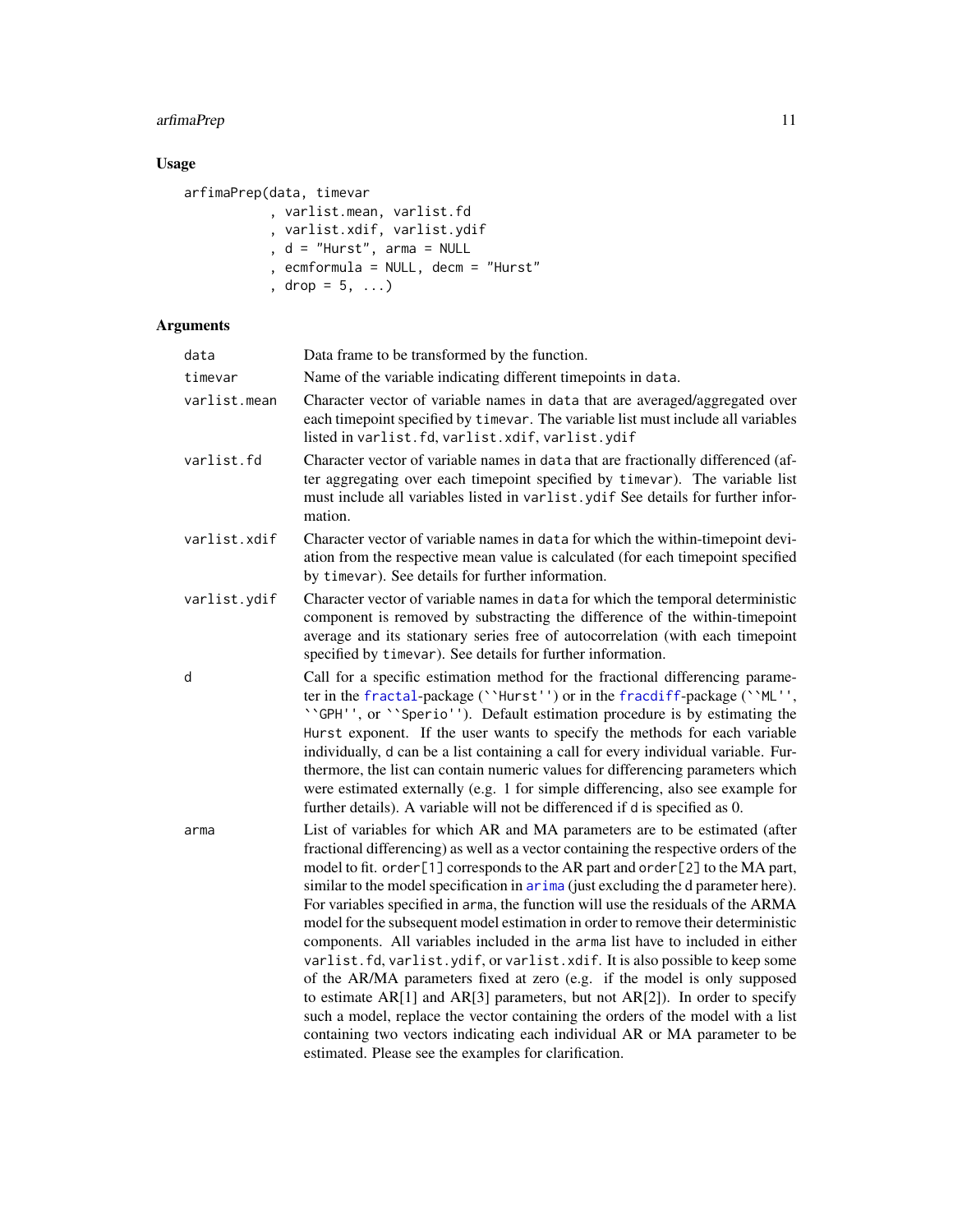| ecmformula | Specification of the cointegration regression to receive the residuals for the error<br>correction mechanism (ecm) to be included in the transfromed dataset: linear<br>formula object with the response on the left of $a \sim$ operator and the independent<br>variables, separated by $+$ operators, on the right. Note that the variable names<br>included here cannot be the original variable names included in data, but rather<br>has to be extended by adding ". mean" to the original names, since the ecm is<br>always based on the level/time aggreegates (see example). |
|------------|--------------------------------------------------------------------------------------------------------------------------------------------------------------------------------------------------------------------------------------------------------------------------------------------------------------------------------------------------------------------------------------------------------------------------------------------------------------------------------------------------------------------------------------------------------------------------------------|
| decm       | Call for estimation method for the fractional differencing parameter (see d for<br>details). Can be either ``Hurst'' ``ML'', ``GPH'', or ``Sperio''. Default is<br>``Hurst''.                                                                                                                                                                                                                                                                                                                                                                                                        |
| drop       | Number of time points from the beginning of the series dropped from analysis.<br>Default is 5.                                                                                                                                                                                                                                                                                                                                                                                                                                                                                       |
| .          | Further arguments passed to the estimation procedures used within the function.                                                                                                                                                                                                                                                                                                                                                                                                                                                                                                      |

#### Details

• The varlists varlist.fd, varlist.xdif, and varlist.ydif select variables from data for transformations according to the Arfima-MLM framework to prepare the estimation of the actual model.

Adding variables in varlist.fd allows the user to select variables which are supposed to be transformed to a fractionally differenced level-variable (by aggregating individuals over each time point prior to fractionally differencing the series), or variables which are already included as a level-variable in the original dataset and are just supposed to be fractionally differenced before the multilevel model is estimated.

For variables in varlist.xdif, the corresponding variables in data is simply filtered through the timepoint averages:

 $x.start[it] = x[it] - X[t]$ 

For variables in varlist.ydif (e.g.  $y(it$ ), the function will remove the daily deterministic component from the individual level variable, such that it only consists of within-timepoint, as well as non-temporally autocorrelated between-timepoint variation:

$$
y.start[i] = y[it] - (Y[t] - \Delta[df]Y[t])
$$

• In order to prevent errors in the estimation procedure, none of the original variable names in data should include ".fd", ".xdif", or ".ydif".

#### Value

The function returns a list of datasets and estimation results with the following items:

data.mean Data frame of variable means declared in varlist.mean, varlist.fd, varlist.xdif, or varlist.ydif for each time point specified by the level variable in timevar. data.fd Data frame of fractionally differenced level variables for each time point specified in timevar, which were declared as .fd or .ydif in formula. If arma was additionally specified for a variable, it contains the residuals of the ARMA model fitted after (fractionally) differencing.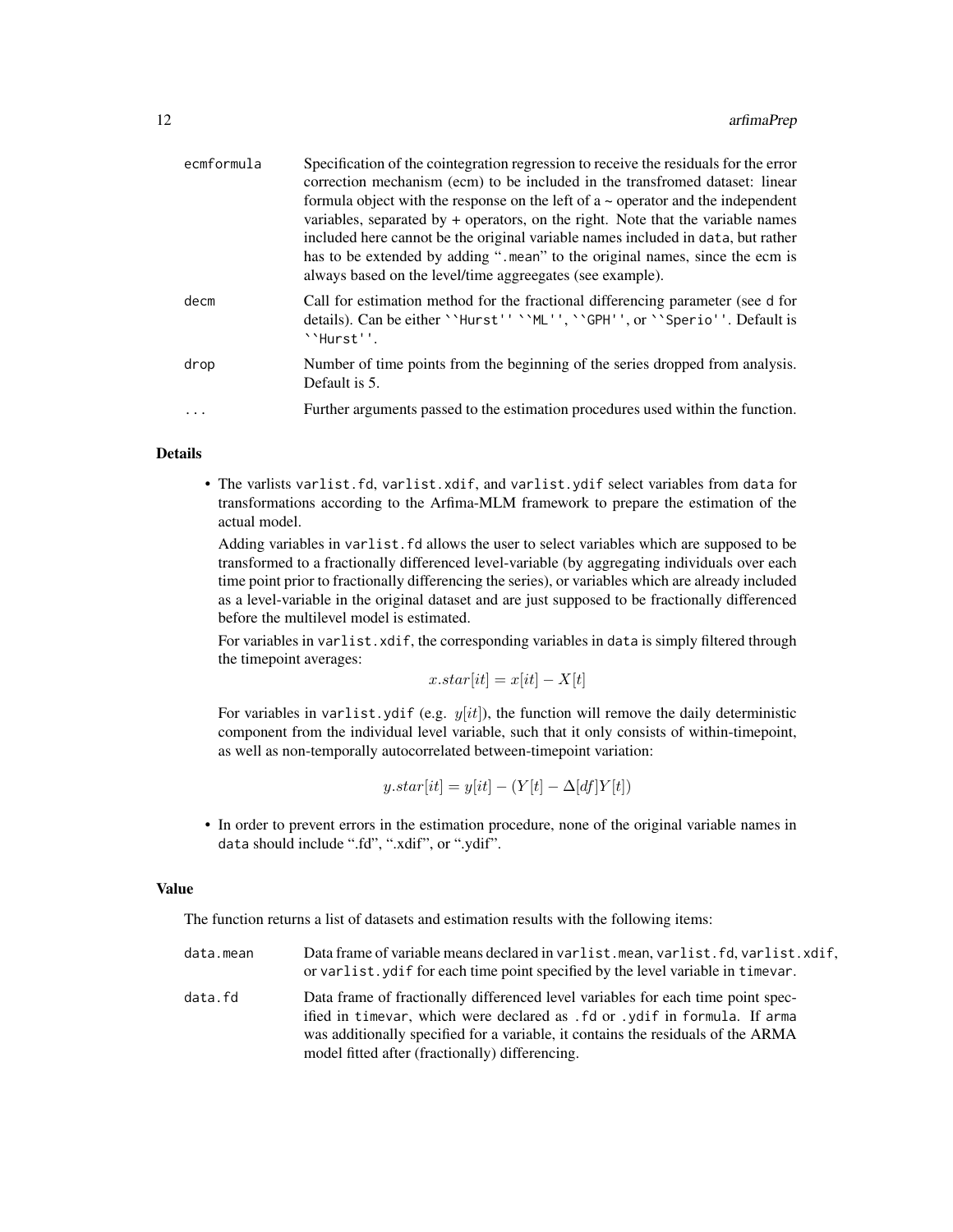#### <span id="page-12-0"></span>arfimaPrep 2012 and 2012 and 2012 and 2012 and 2012 and 2012 and 2012 and 2012 and 2012 and 2012 and 2012 and 2013 and 2012 and 2012 and 2012 and 2012 and 2012 and 2012 and 2012 and 2012 and 2012 and 2012 and 2012 and 2012

| data.merged | Merged data frame which can be subsequently used to estimate the multilevel<br>model. Consitst of the original data, data. mean, data. fd, as well as the vari-<br>ables specified in varlist. xdif and . ydif                                                       |
|-------------|----------------------------------------------------------------------------------------------------------------------------------------------------------------------------------------------------------------------------------------------------------------------|
| d           | Matrix of fractional differencing parameters estimated for the level variables<br>(varlist.fd and varlist.ydif) as well as the estimation method for each<br>variable. Returns the specified value for d if it was specified in the initial call of<br>the function. |
| arma        | List of arima results for each variable specified in the model call. Contains<br>AR/MA estimates as well as the model residuals.                                                                                                                                     |
| ecm         | Output of the cointegration regression (returned if ecmformula is specified).<br>The lagged residuals of the cointegration regression are included in data. Fd<br>and data.merged.                                                                                   |

#### Author(s)

Patrick Kraft

## References

Lebo, M. and Weber, C. 2015. "An Effective Approach to the Repeated Cross Sectional Design." American Journal of Political Science 59(1): 242-258.

#### See Also

[fracdiff](#page-0-0), [hurstSpec](#page-0-0), [fd](#page-13-1), and [ArfimaMLM](#page-1-1) for a package overview.

## Examples

```
require(fractal)
require(fracdiff)
### set basic parameters for simulation
t = 100 # number of time points
n = 500 # number of observations within time point
N = t*n # total number of observations
### generate fractional ARIMA Time Series for y_t, x1_t, z1_t, z2_t
set.seed(123)
y_t <- fracdiff.sim(t, d=0.4, mu=10)$series
x1_t <- fracdiff.sim(t, d=0.3, mu=5)$series
z1_t <- fracdiff.sim(t, d=0.1, mu=2)$series
z2_t <- fracdiff.sim(t, d=0.25, mu=3)$series
### simulate data
data <- NULL; data$time <- rep(seq(1:t),each=n)
data <- data.frame(data)
data$x1 <- rnorm(N,rep(x1_t,each=n),2)
data$x2 <- rnorm(N,0,40)
data$z1 <- rnorm(N,rep(z1_t,each=n),3)
data$z2 <- rep(z2_t,each=n)
```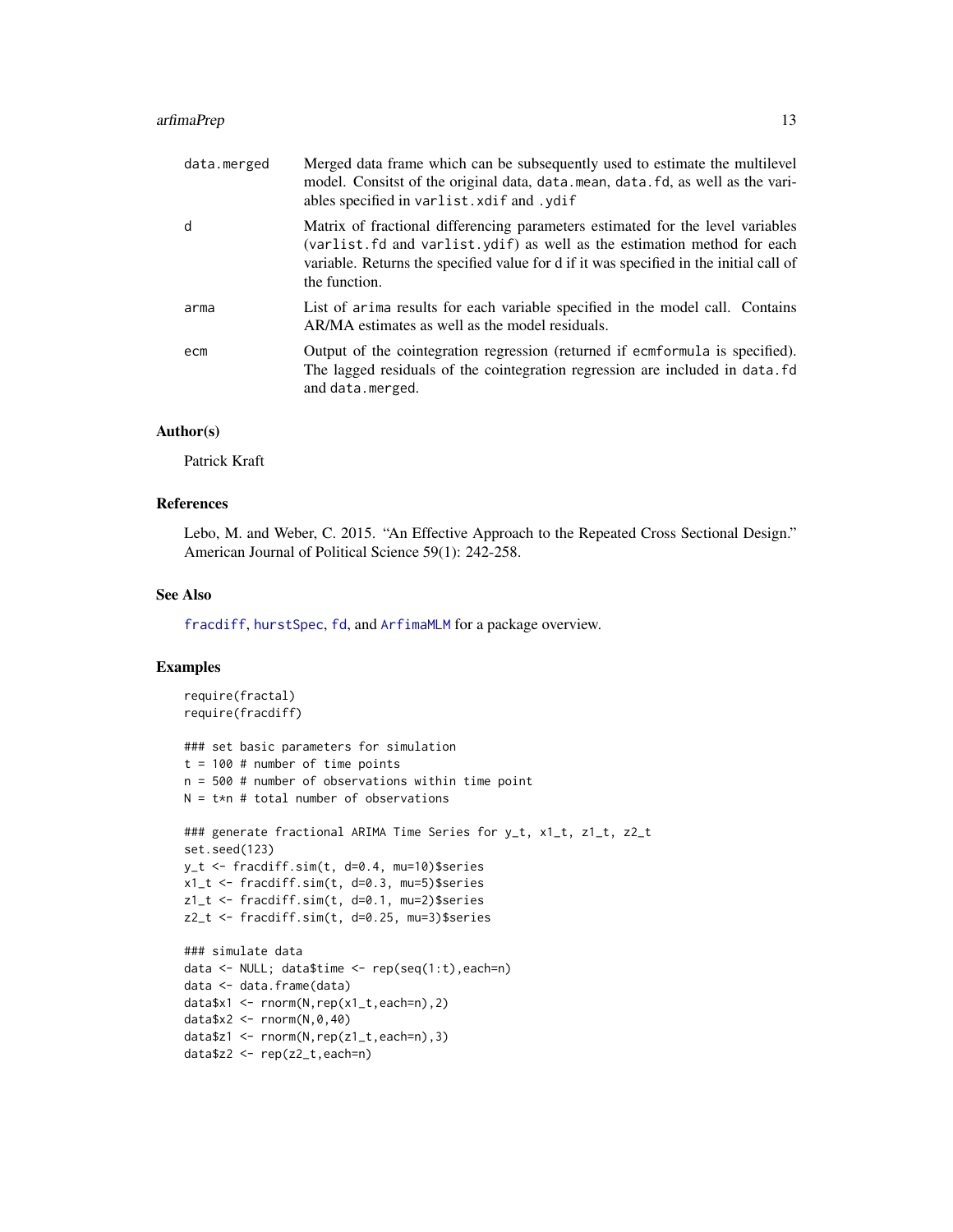```
b1 < -0.2 + rep(rnorm(t, 0, 0.1), each=n)data$y <- (b1*data$x1-0.05*data$x2+0.3*rep(z1_t,each=n)
            +0*data$z2+rnorm(N,rep(y_t,each=n),1))
### prepare datasets for model estimation
# basic example
dat1 < -arfinaPrep(data = data, timevar="time", varlist.mean = c("y","x1","z1","z2")
                   , varlist.fd = c("y", "z1", "z2"), varlist.xdif = "x1", varlist.ydif = "y")
# including error correction mechanism
# change estimation method for differencing parameter for all variables
dat2 <- arfimaPrep(data = data, timevar="time"
                   , varlist.mean = c("y","x1","z1","z2")
                   , varlist.fd = c("y", "z1","z2")
                   , varlist.xdif = "x1", varlist.ydif = "y"
                   , d = "ML", ecmformula = y.mean \sim x1.mean
                   , decm="Sperio")
# vary estimation method for differencing parameter between variables
# specify AR/MA models
dat3 <- arfimaPrep(data = data, timevar="time"
                   , varlist.mean = c("y","x1","z1","z2")
                   , varlist.fd = c("y", "z1","z2")
                   , varlist.xdif = "x1", varlist.ydif = "y"
                   , d=list(y="ML", z1="Sperio", z2=0.25)
                   , arma=list(y=c(1,0),z2=c(0,1)))
# specify AR/MA models while holding AR[2] fixed for y
dat4 <- arfimaPrep(data = data, timevar="time"
                   , varlist.mean = c("y","x1","z1","z2")
                   , varlist.fd = c("y", "z1","z2")
                   , varlist.xdif = "x1", varlist.ydif = "y"
                   , arma=list(y=list(c(1,3),0),z2=c(0,1)))
ls(dat1)
head(dat1$mean)
head(dat2$merged)
dat3$arma
```
<span id="page-13-1"></span>

fd *Estimate fractional differencing parameter and/or differenciate series for a given d-value*

#### Description

This is a wrapper function for the [hurstSpec](#page-0-0)-function as well as the [fracdiff](#page-0-0)-package for internal use as part of the [arfimaMLM](#page-2-1) function. The function estimates the fractional differencing param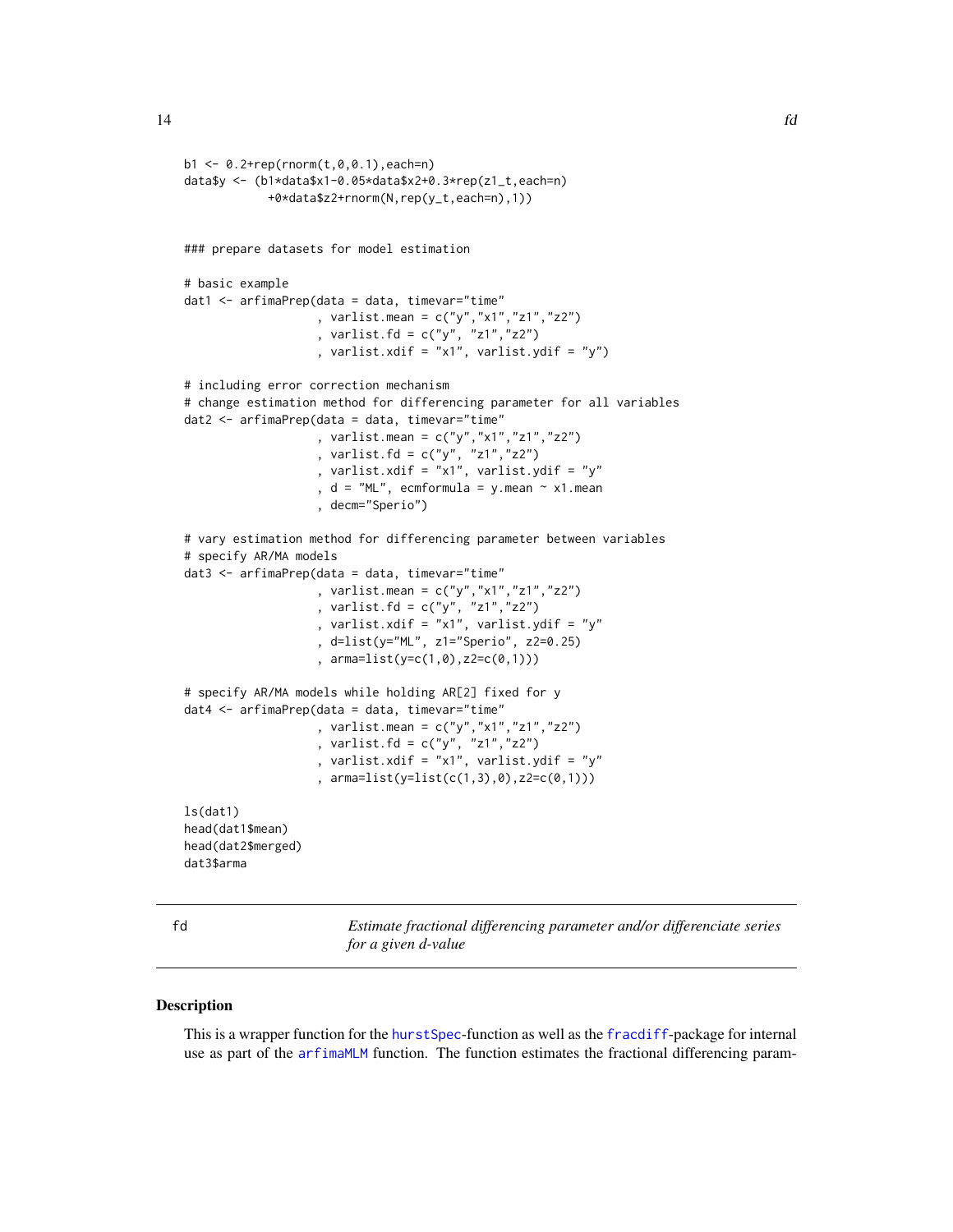<span id="page-14-0"></span>eter d of a series x and returns the fractionally differenced series. Alternatively, the differencing parameter can be estimated externally and included as a numeric argument in dval. In this case, the function returns the fractionally differenced series without estimating the differencing parameter itself.

## Usage

```
fd(x, dval = "Hurst", ...)## S3 method for class 'character'
fd(x, dval = "Hurst", ...)## S3 method for class 'numeric'
fd(x, dval, ...)
```
## Arguments

| $\mathsf{x}$            | Numeric vector or time series to be fractionally differenced.                                                                                                                                                                                                                                                                                                                                                                                                                                           |
|-------------------------|---------------------------------------------------------------------------------------------------------------------------------------------------------------------------------------------------------------------------------------------------------------------------------------------------------------------------------------------------------------------------------------------------------------------------------------------------------------------------------------------------------|
| dval                    | Call for a specific estimation method for the fractional differencing parameter<br>in the hurst Spec-function ("Hurst") or the fracdiff-package ("ML", "GPH",<br>or "Sperio"). Default is "Hurst". Alternatively, dval can be a numeric ar-<br>gument that will be directly passed to diffseries to calculate the fractionally<br>differenced series according to the differencing parameter specified in dval. If<br>a value of 0 is specified, the function will simply return the original series x. |
| $\cdot$ $\cdot$ $\cdot$ | Further arguments passed to hurstSpec, fracdiff, fdGPH, fdSperio, or diffseries.                                                                                                                                                                                                                                                                                                                                                                                                                        |
|                         |                                                                                                                                                                                                                                                                                                                                                                                                                                                                                                         |

## Value

| series    | Fractionally differenciated series.                                                                                                                                                  |
|-----------|--------------------------------------------------------------------------------------------------------------------------------------------------------------------------------------|
| estimator | Method used to estimate differencing parameter ("Hurst", "ML", "GPH", or<br>"Sperio")), prompts "external" if a differencing parameter was provided as<br>numeric argument for dval. |
| value     | Estimated differencing parameter, returns the dval input if a numeric argument<br>was provided for dval.                                                                             |

## Author(s)

Patrick Kraft

## References

See those in [hurstSpec](#page-0-0), [fracdiff](#page-0-0), [fdGPH](#page-0-0), [fdSperio](#page-0-0), and [diffseries](#page-0-0).

## See Also

[hurstSpec](#page-0-0), [fracdiff](#page-0-0), [fdGPH](#page-0-0), [fdSperio](#page-0-0), [diffseries](#page-0-0)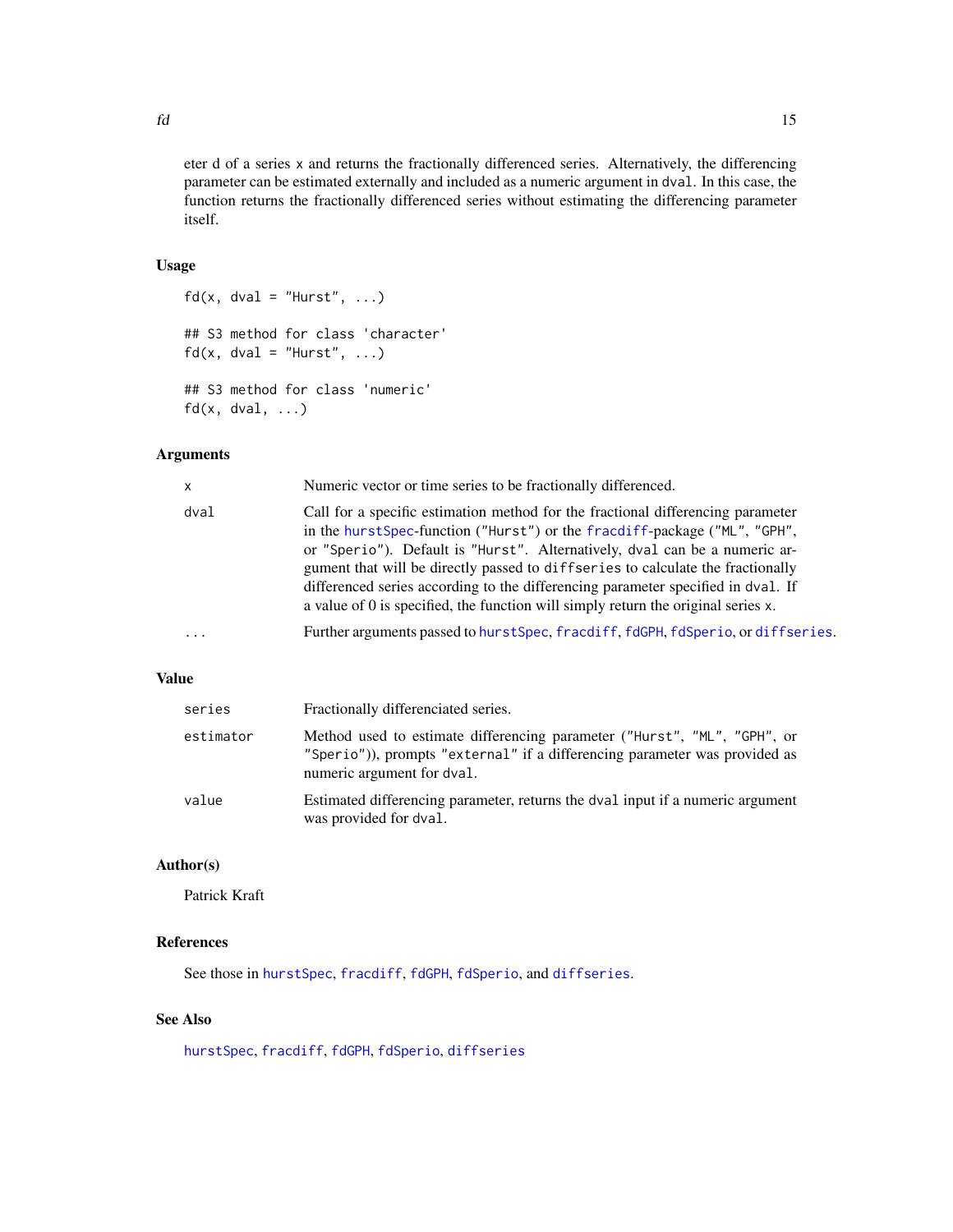## Examples

```
require(fractal)
require(fracdiff)
set.seed(123)
series=fracdiff.sim(100, d=0.4, mu=10)$series
## S3 method for class 'character'
# estimates fractional differencing parameter d
# and differenciates series accordingly
series.fd1<-fd(series)
series.fd2<-fd(series, dval="ML")
series.fd3<-fd(series, dval="GPH")
series.fd4<-fd(series, dval="Sperio")
```

```
## S3 method for class 'numeric'
# differenciates series according to
# externally provided differencing parameter
series.fd5<-fd(series, dval=0.4)
```